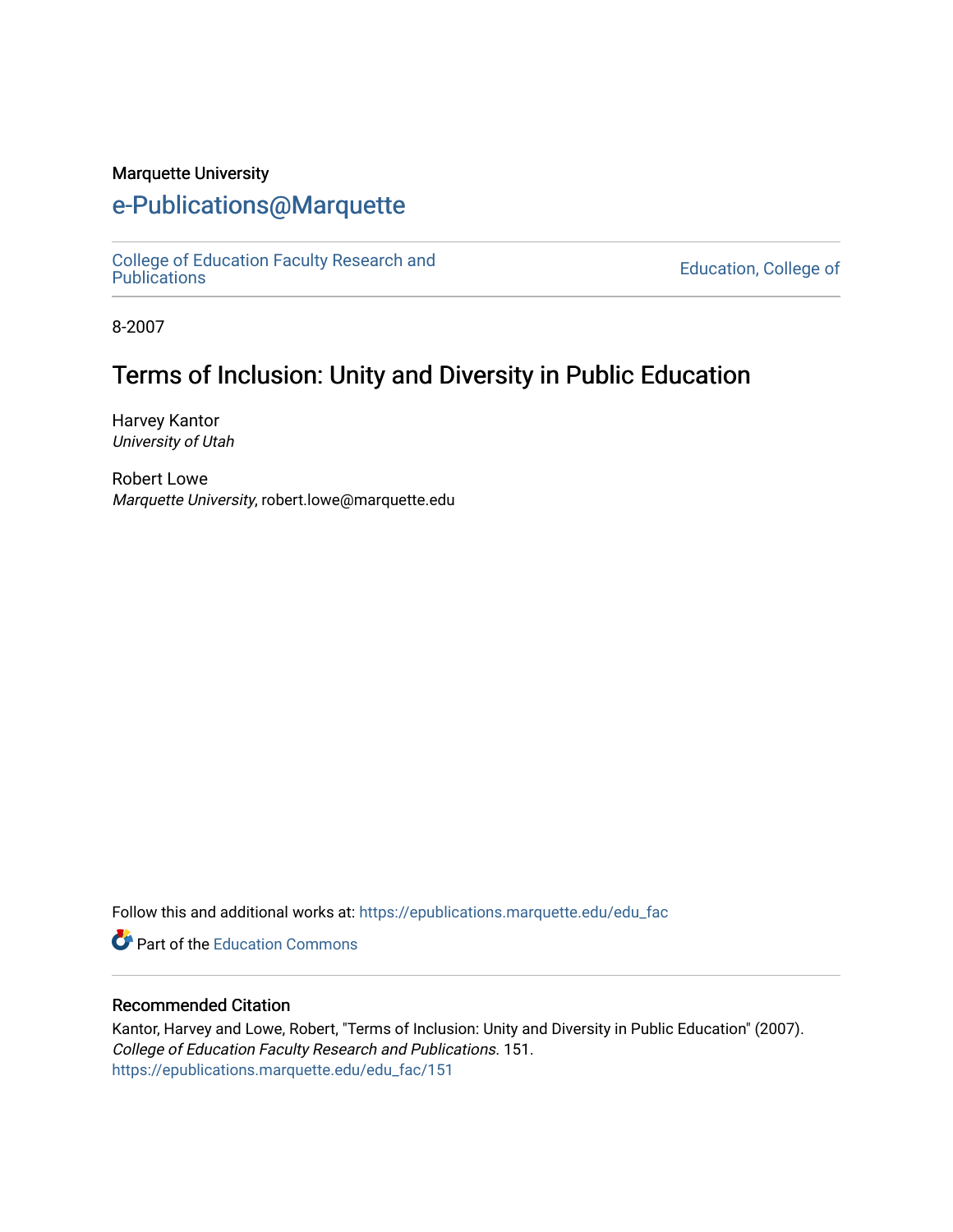**Marquette University**

# **e-Publications@Marquette**

### *Education Faculty Research and Publications/College of Education*

*This paper is NOT THE PUBLISHED VERSION;* **but the author's final, peer-reviewed manuscript.** The published version may be accessed by following the link in the citation below.

*Educational Theory*, Vol. 57, No. 3 (August 2007): 369-388. DOI. This article is © Wiley and permission has been granted for this version to appear in [e-Publications@Marquette.](http://epublications.marquette.edu/) Wiley does not grant permission for this article to be further copied/distributed or hosted elsewhere without the express permission from Wiley.

### TERMS OF INCLUSION: UNITY AND DIVERSITY IN PUBLIC EDUCATION

#### **Harvey Kantor**

Department of Education, Culture, and Society University of Utah

#### **Robert Lowe**

Department of Educational Policy and Leadership Marquette University

### Abstract

In this review essay, Harvey Kantor and Robert Lowe explore the history of the culture wars in public education in the United States. Drawing on three books — David Tyack's *Seeking Common Ground*, Jonathan Zimmerman's *Whose America?* and Amy Binder's *Contentious Curricula*— Kantor and Lowe review the history of struggles over the content of history texts and over the place of religion and religious values in the classroom. They suggest that while these struggles have been partially successful in freeing public education from the racial and ethno-religious particularisms that informed its origins, the more inclusive curriculum that resulted from these efforts has been rendered largely symbolic by the persistence of segregation and the inequality of resources that accompanies it.

From *A Nation at Risk* (1983) to the No Child Left Behind Act (2002) and the controversies that law has spawned, policy talk in education has concentrated on standards, assessment, accountability, and the potential of education to contribute to the nation's economic competitiveness. For all the attention these issues have drawn, however, they have not been the only ones to trouble the educational waters over the last two decades. While national policy makers have focused on and argued about how to translate their belief in the school's potential to develop human capital into concrete educational policies, many state and local school districts have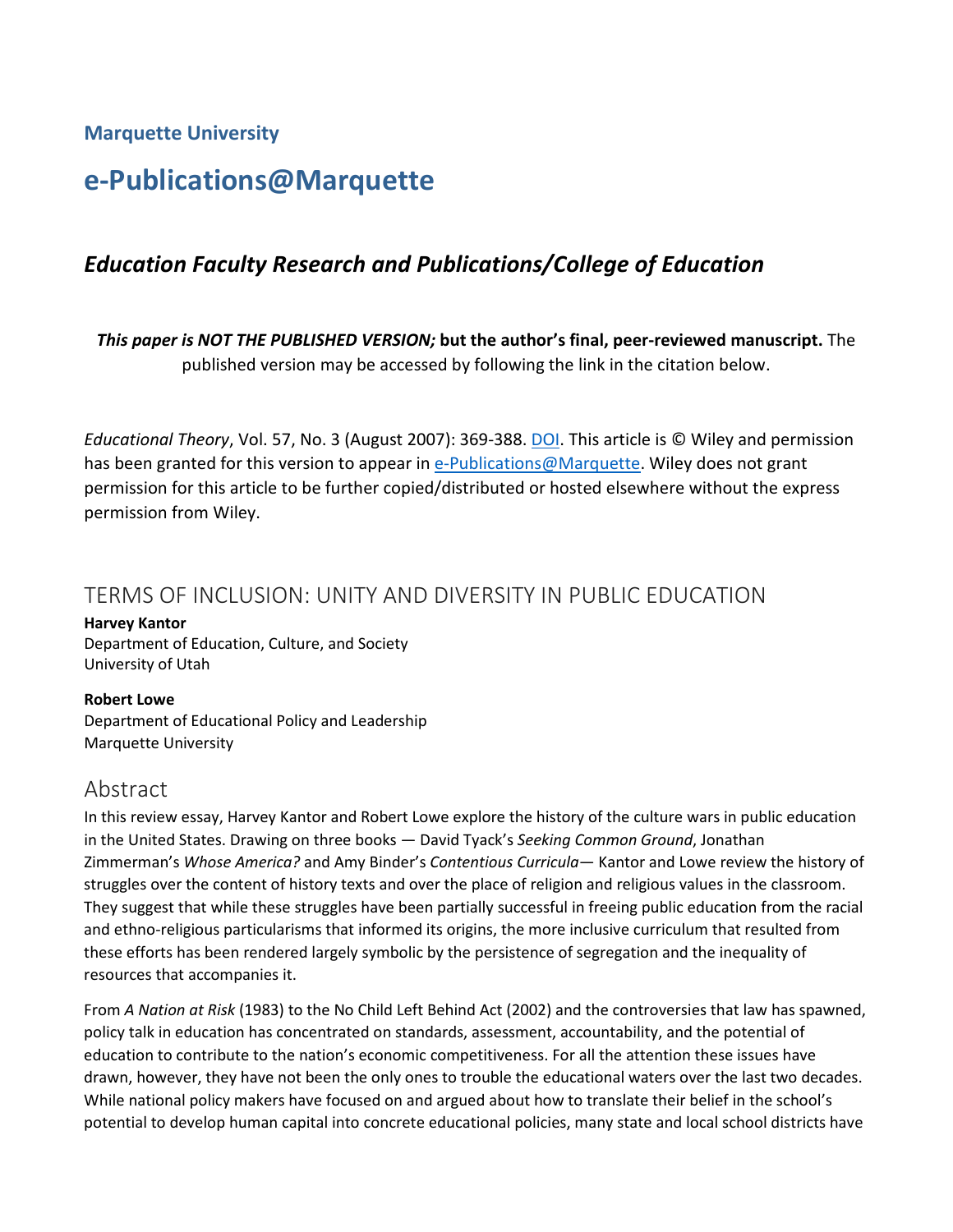wrestled with an equally, if not more, controversial set of issues having to do with the social and cultural purposes of public education. Foremost among these issues have been concerns about national identity, historical interpretation, and religious values. In fact, some of the most heated and intractable conflicts in recent years have had less to do with how to boost academic achievement than with whose version of the past should be taught to the nation's school children and with the appropriate place of evolution, prayer, and faith-based instruction in the school curriculum.

Conventional wisdom typically traces the origins of these culture wars to the social upheavals of the 1960s. Before then, according to this way of thinking, Americans generally agreed about the meaning of the nation's history as well as about religion's proper place in the school curriculum. In the 1960s, however, this apparent consensus began to fall apart. It was challenged on the left most prominently by people of color who resented, in David Hollinger's words, the "narrowness of the prevailing culture" and advocated a more culturally inclusive version of the nation's past[,](https://onlinelibrary.wiley.com/doi/full/10.1111/j.1741-5446.2007.00263.x#fn1_1)*<sup>1</sup>* and it was challenged on the right by Christian fundamentalists who wanted to restore prayer and Bible reading to a prominent place in the school day and to teach creationism in place of or alongside evolution in the classroom[.](https://onlinelibrary.wiley.com/doi/full/10.1111/j.1741-5446.2007.00263.x#fn2_2)*<sup>2</sup>*

Like much conventional wisdom, this way of thinking is not entirely wrong. The 1960s did constitute a cultural and educational turning point of sorts in recent American history. Nonetheless, claims about a time prior to the 1960s when Americans agreed about the purposes of history instruction in the schools or about the role of religious values in public education — what Joseph Moreau has called the "1960s-as-pivot theory"— are misleading, for the history of religious and historical conflict in American education begins long before then[.](https://onlinelibrary.wiley.com/doi/full/10.1111/j.1741-5446.2007.00263.x#fn3_3)*<sup>3</sup>* Though there was indeed a certain homogeneity to history textbooks in the 1950s, and Americans in the decades after the Scopes trial did appear to have reached a satisfactory compromise about the place of prayer and faith-based instruction in the schools, conflict about the appropriateness of religious expression in the classroom and about the purposes of history instruction are hardly unique to the past four decades. As those with at least a passing familiarity with the history of American education are aware, long before the social upheavals of the 1960s, Americans fought with one another about such things as the biases they believed permeated school history texts and which version of the Bible should be read in the classroom, or whether Bible reading should be permitted at all.

Until recently, historians of education have paid minimal attention to these cultural conflicts, focusing instead on topics such as the meaning of progressive education, the expansion of secondary schooling and the rise of vocational education, and the politics of school desegregation and community control. Examining past and present conflicts over the content of history instruction and the place of religion in the schools can tell us a great deal, however, about the broader politics of inclusion within public education and the role that different groups of Americans have expected public schools to play in determining who counts in defining the nation's social and cultural norms. It is a way, in short, of getting at the extent to which the identities and values of the diverse groups that make up American society have been included in what Hollinger has called the "circle of the we" or, to put it slightly differently, where the boundaries defining the nation's cultural heritage have been drawn and who has had the power to draw them.*[4](https://onlinelibrary.wiley.com/doi/full/10.1111/j.1741-5446.2007.00263.x#fn4_4)* In overlapping ways, important recent studies by David Tyack, Jonathan Zimmerman, and Amy Binder advance this project.

### Common schools

Of these books, David Tyack's *Seeking Common Ground: Public Schools in a Diverse Society* casts the widest net[.](https://onlinelibrary.wiley.com/doi/full/10.1111/j.1741-5446.2007.00263.x#fn5_5)*<sup>5</sup>* Organized around the themes of unity, diversity, and democracy, the book ranges across the landscape of educational history. Among other things, it describes the quest for a common denominator of political and moral truths that informed the creation of the common schools; discusses the various ways in which educators have dealt with questions of social and educational diversity, focusing in particular on issues of race,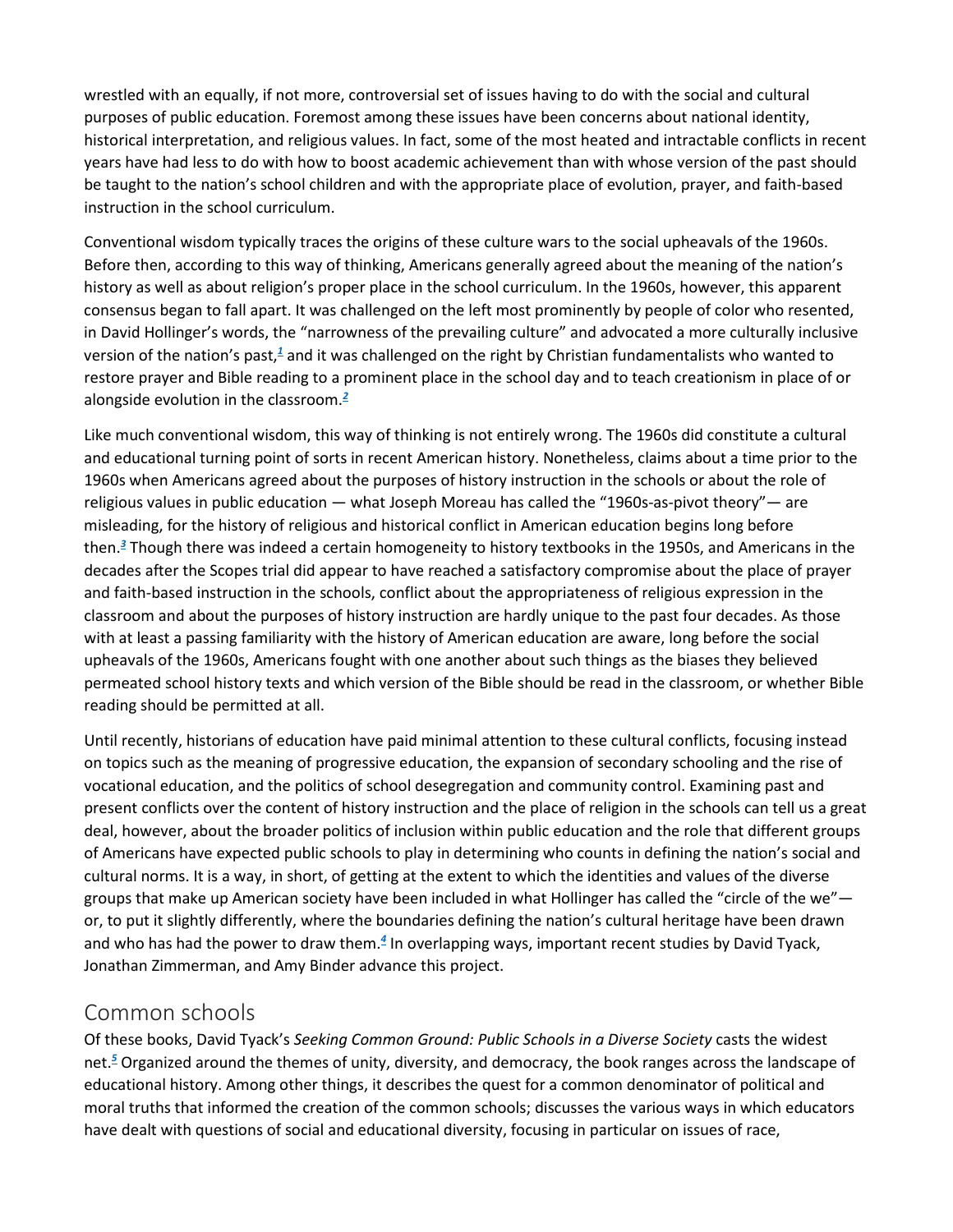immigration and ethnicity, gender, and academic failure; and examines questions of educational governance, including an analysis of the struggle between democratic localism and bureaucratic centralism, as well as the history of private alternatives to public education with specific reference to current debates over vouchers and school choice. He looks at these in terms of two competing educational ideals: securing common values and respecting cultural differences, with an emphasis on how political leaders and school officials since the late eighteenth century have sought to use public education to create civic cohesion while recognizing the ethnic and religious differences of the various groups that have made up American society.

As Amy Gutmann has observed, this problem typically has evoked two kinds of responses[.](https://onlinelibrary.wiley.com/doi/full/10.1111/j.1741-5446.2007.00263.x#fn6_6)*<sup>6</sup>* One sets the civic mission of the schools against the diversifying tendencies of pluralism or multiculturalism; the other puts the claims of cultural diversity above the schools' civic aims. Tyack rejects both of these positions, arguing that the history of these competing aims in the public schools is better understood as a story of persistent contradictions and conflicts of values — what he sees as inevitable tensions — that need to be renegotiated from one generation to the next.

The foundation of the book is its first chapter on the republican charter for public education and the origins of the common school. Here, Tyack lays out the belief of Thomas Jefferson, Benjamin Rush, and Noah Webster that a uniform public education would integrate the polity, and he describes the efforts of Horace Mann, Calvin Stowe, and others to set up common schools where citizens from all backgrounds might come together to discover common civic values and, when they disagreed, to seek principled compromise. Though overshadowed in the twentieth century by the rise of vocationalism and, most recently, by our preoccupation with academic standards, assessment, and accountability, that vision still animates many today who continue to see public education as a unique civic space where citizens can negotiate a sense of shared purpose or find ways to discuss and accommodate their differences.

Tyack himself is partial to this vision. Like Jefferson and Mann, he believes that the nation's civic religion, institutionalized in its commitment to public education, is sufficiently capacious to accommodate its racial and ethnic diversity. But the history he recounts tells a more sobering story. A "partisan" of the public schools, but a "critical" one (*SCG*, 182), he points out that from the outset this ideal has not always been realized in practice that racism, ethnocentrism, and religious intolerance have frequently eclipsed consensus and reasoned debate. Indeed, from this perspective, where Tyack sees tensions, contradictions, and dilemmas in the search for common ground, one less sympathetic to the public education enterprise might argue that the search for common ground has largely been a story of exclusion, coercion, and unequal treatment.

Part of the problem is that the search for common ground has often turned the school into what Tyack, following Willard Waller, calls "'a museum of virtue,' an institution disconnected from everyday life" (*SCG*, 36). This was most notably the case when Horace Mann advised that teachers should simply skip over politically controversial texts in order not to alienate any group from the public schools, though this is hardly the only instance where the search for a politically neutral common denominator threatened to water down the content of the curriculum to the point that it lacked any real substance or meaning. Drawing on Jonathan Zimmerman's work as well as his own, Tyack points out that various groups' efforts to challenge the content of history textbooks during the twentieth century has had much the same effect — resulting in a banal "Americans All" approach to the past that belies the kind of critically educated citizenry necessary for a democratic republic to thrive.

While maintaining his faith in the ideal of unity, Tyack recognizes that in practice this ideal has had other limits as well. One is simply that it often did not extend far enough. It stretched to include the assimilation of European immigrants, who were classified as white, but it typically excluded or segregated African Americans and, in many cases, Mexican Americans and Asian Americans. At the same time, however, Tyack points out that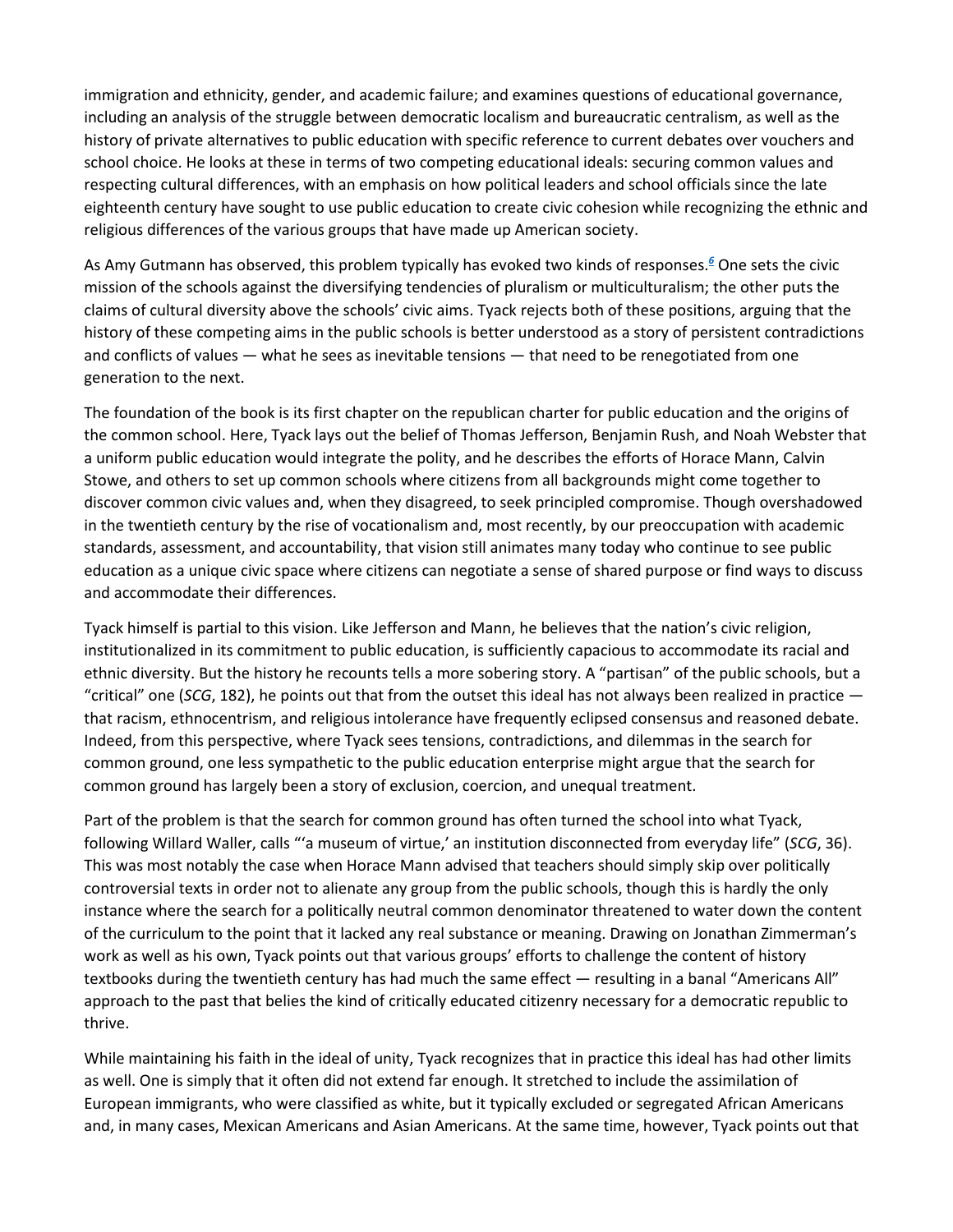inclusion by itself did not inevitably lead to respect for cultural differences, but often served the interests of the white, male, Protestant educational leaders who defined its meaning. This was the case with Irish Catholics in the mid-nineteenth century who sought to have public funds channeled to the parochial schools they controlled because they considered Mann's ideology of nonsectarian virtue to be anti-Catholic. It was also the case with much of what passed in the early years of the twentieth century for Americanization, which, Tyack observes, not only justified the provision of much-needed social services to the poor and foreign-born but more often than not defined good citizenship to mean the acceptance of middle-class values and norms of behavior rather than participation in politics or other ways of exercising one's constitutional rights.

On the other hand, Tyack recognizes that the acknowledgment of diversity and difference did not always have positive consequences either. He argues that within the institutional structure of the school, the recognition of diversity frequently meant hierarchy and inequality rather than valuing difference. In a first-rate chapter on how schools have dealt with academic failure, for example, he shows that while differences in academic performance always have been a part of school life, the labels educators have used to identify those who have not succeeded academically have stigmatized individuals along with the immigrant groups and populations of color from which these students disproportionately came. Viewed as innately inadequate or culturally deprived in the twentieth century, struggling students found themselves in low tracks or compensatory education, generally receiving the worst opportunities for intellectual growth in an increasingly differentiated curriculum. Nonetheless, Tyack is skeptical of the recent movement for standards-based reform, and he points out that simply treating all students the same without first equalizing the resources they need to reach the levels expected of them is no guarantee of more just results.

Tyack argues that no single system of school governance has been able to resolve these contradictions and tensions. Administrative progressives in the early twentieth century thought a centralized, professionally run system of governance preferable to the decentralized system of lay control that was the building block of democratic school governance in the nineteenth century, largely because they equated lay control not with democracy but with corruption and incompetence. Centralization, however, also meant bureaucratic control at the expense of popular input, and in the 1960s it came under assault from African Americans, Latinos, and others disenfranchised by it. Some argued for radical decentralization instead, while others appealed to the courts and federal government to secure rights long denied them at the local level. But Tyack argues that neither strategy succeeded in creating a more democratic form of school governance. Rather, the result has been a more elaborate but less coordinated bureaucracy — what, following John Meyer, he calls a "fragmented form of centralization"— characterized more by the appearance than the reality of democratic control.

To what degree should school governance be centralized? Should professionals or lay people run the schools? In the end, Tyack argues that these questions admit of no easy answers but are as intractable as the other tensions between diversity and commonality he describes throughout his book. Whether control should be centralized or decentralized, whether decisions should be made by parents or professionally trained educators, he says, ultimately depends on the issue at hand. Some of the most important tasks of governance — such as enlisting parental involvement in schools — can best be done at the local level, but more centralized action has been necessary to protect civil rights and to remedy inequities in the resources available to states and local districts. All things being equal, however, his preferred form of governance is the kind of local control that characterized the nineteenth-century rural school where he says both adults and young people came together to deliberate "about common needs and values in a face-to-face-community" (*SCG*, 185).

Discomforted by these seemingly intractable tensions, some today argue that public schools — or what their critics sometimes refer to as "government schools"— have failed and that they should be replaced by an open market in which parents can choose either public or private education for their children. Tyack is somewhat sympathetic to parts of this argument. Although he rejects the metaphor of consumer choice that many voucher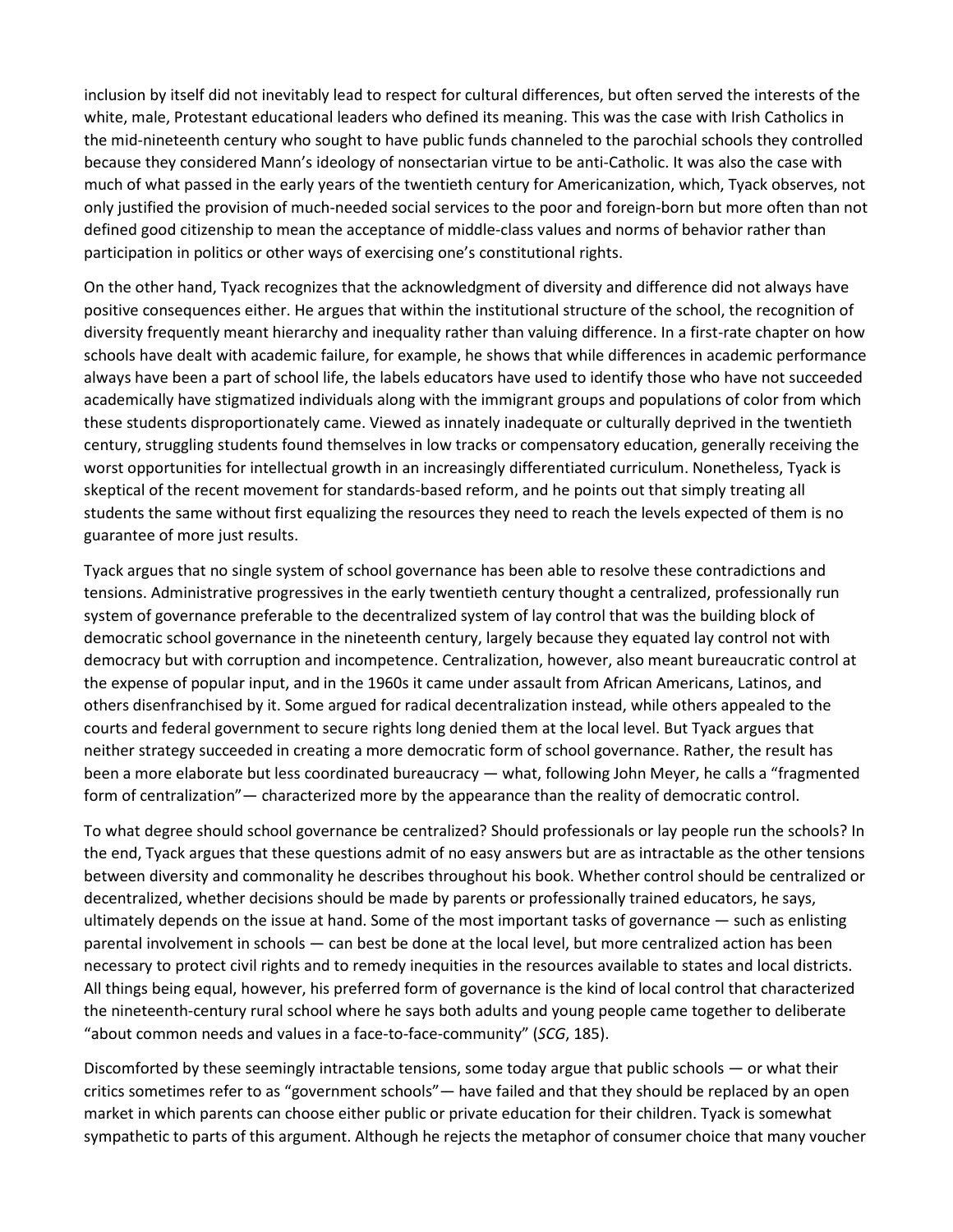advocates use, he acknowledges that Catholics and some conservative Protestant sects have long organized private schools around legitimate differences of culture and conscience. He also concedes that public school choice might provide a much needed "jolt" that would loosen the "bureaucratic gridlock" so characteristic of many urban schools today (*SCG*, 178). In the end, however, he argues that private school choice is neither a panacea nor an ideal. This is partly because he doubts that vouchers will lead to an improvement in academic quality, though that is not his main objection. More importantly, he argues that whether or not private schools do a better job of imparting academic skills, public schools have occupied a special place in American civic life and that transforming what historically has been a democratic forum for communities to make collective decisions about how to educate the next generation into matters of individual, private choice would greatly impoverish it.

Tyack is not, of course, the only one to fear that the current movement to privatize public spaces like schools poses a threat to social solidarity and civic life. We, too, share this concern. At the same time, however, Tyack's argument too easily slides over the tensions and contradictions that his book documents. He intends to show that tensions are an inevitable part of public education in a diverse society and that public schools constitute a unique space where those tensions can be debated and accommodated. In doing so, he hopes to dispel the notion that the civic purposes of public education are necessarily incompatible with a commitment to diversity. But eager to defend public education from the threat of privatization, he does not fully consider the degree to which the racism and ethnocentrism his book illustrates were not just incidental to the common school or an unfortunate lapse from its better impulses but were, in fact, integral to its origins and fundamental to its eventual success.

Nothing illustrates this better than Tyack's account of Horace Mann's rebuke to the principal of a teacher training school for taking his students to an abolitionist meeting. An abolitionist himself, Mann nonetheless justified this rebuke because he feared that anything so controversial might jeopardize popular support for the common school by driving away its (white) patrons. For Mann and other advocates of the common school who worried about its political future, this was undoubtedly a legitimate concern. But by honoring the prejudices of whites at the expense of Black equality, it reveals how much the success of the common school depended in practice precisely on the fact that African Americans and other people of color were either excluded from it or included but segregated within it[.](https://onlinelibrary.wiley.com/doi/full/10.1111/j.1741-5446.2007.00263.x#fn7_7)*<sup>7</sup>*

This does not mean that Tyack's belief in public education as an instrument of the common good is misplaced. He is surely right that the ideology of the common school has been used for democratic purposes, particularly to legitimate the claims of African Americans and other disenfranchised groups for inclusion in the nation's civic and educational life, and that its loss would impoverish American democrac[y.](https://onlinelibrary.wiley.com/doi/full/10.1111/j.1741-5446.2007.00263.x#fn8_8)*<sup>8</sup>* But the notion that the common school functioned as a place where people from all walks of life could come together to talk out their differences, or learn democracy by practicing it, is difficult to sustain once we recognize that in practice that ideal usually worked best in places where the circle of the we was drawn to include only those who shared the Anglo, Protestant, and capitalist values that motivated Mann and the other advocates of the common school in the first place — or, to put it differently, where those of different races or with different cultural or religious values were excluded from it.*[9](https://onlinelibrary.wiley.com/doi/full/10.1111/j.1741-5446.2007.00263.x#fn9_9)* From this perspective, the question facing advocates of the public schools such as Tyack is not only whether a public system of education is preferable to a private one, but whether the search for common ground in education can be sufficiently dissociated from the ethno-religious particularisms that informed its origins and have long sustained it so that public education's promise of equality and democracy for all citizens can be more fully realized.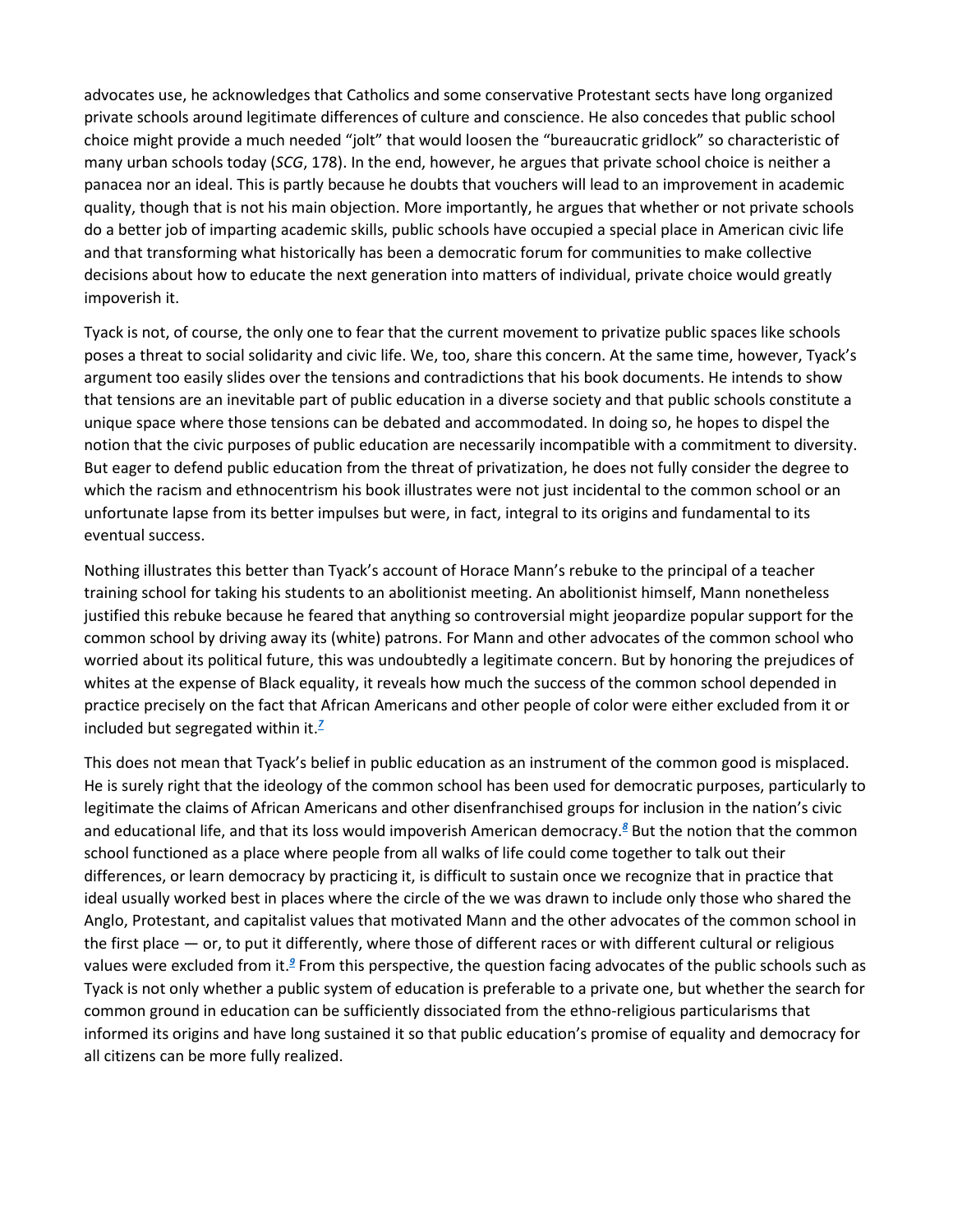### New voices/old stories

Jonathan Zimmerman's *Whose America? Culture Wars in the Public Schools* addresses this question about the search for common ground in public education.*[10](https://onlinelibrary.wiley.com/doi/full/10.1111/j.1741-5446.2007.00263.x#fn10_10)* Like Tyack, he argues that conflict and disagreement are an inevitable part of public education in a diverse society. Zimmerman, however, offers a less sanguine assessment of what this search has produced. Framing his study not in terms of competing ideals, but in terms of competing interest groups, each trying to impose its view of the common good on the school curriculum, he argues that the outcome of these struggles has had significant consequences — that in the twentieth century the circle of the we in public education has proven to be more expansive than what Mann imagined — but even when these struggles stretched the boundaries of the common good to include more diverse voices, inclusion has seldom produced the kind of critical dialogue about different views that he thinks an education for living in a democratic society demands.

The book tells two stories: one about conflicts over patriotism and history texts, the other about conflicts over religion and religious values, specifically school prayer and sex education. Both of these stories speak to questions about the terms of inclusion in U.S. schools, but they diverge in important respects. The main argument of the book is that whereas the history wars have been chiefly about who gets included in the national story rather than whether another story is more appropriate, conflicts over religion have reflected fundamentally contrasting views of morality and the place of religious belief in public life. As a result, according to Zimmerman, these conflicts have not only been less amenable to resolution in what he calls "the additive come-one-come-all fashion" that characterized the nation's history wars, but they have been more persistent and more contentious as well (*WA*, 6).

The first part of the book focuses on debates over patriotism and the content of school history texts. Some of the ground Zimmerman covers here is familiar, such as his account of the right-wing attack on the New Deal that led to the American Legion's ultimately successful campaign to discredit Harold Rugg's series of left-leaning social studies textbooks. Other episodes described in the book are less well known, though not entirely unfamiliar. These include chapters on the "history wars" of the 1920s, when various immigrant groups protested their depiction in history textbooks, and patriotic societies such as the Daughters of the American Revolution decried new texts that they believed slighted the nation's Revolutionary War heroes; the conflict between southerners and northern textbook companies over the treatment of the South in history texts, as neo-Confederate groups contested what they claimed was the pro-Northern bias in textbook accounts of slavery, the Civil War, and Reconstruction; and the century-long campaign of African Americans to remove racist slurs from textbooks and to highlight the place of African Americans in U.S. history, focusing in one chapter on Carter G. Woodson's efforts to add Black history courses to the school curriculum in the 1920s and in a later chapter on the demands of the Civil Rights Movement and Black student activists in the 1960s and the early 1970s for courses in African American history and literature.

If this is not previously uncharted territory, Zimmerman offers some novel descriptions of the politics surrounding these episodes, documenting several examples of alliances that confound the typical divisions of left and right. Here, as he has elsewhere, Zimmerman highlights the position of several immigrant organizations that found themselves in strange territory when they joined with nativists to attack David Muzzey's text, *An American History*, because they believed its portrayal of the American Revolution was biased toward England and therefore diminished their own special role in the founding of the republic.*[11](https://onlinelibrary.wiley.com/doi/full/10.1111/j.1741-5446.2007.00263.x#fn11_11)* In another case of unorthodox political company, the National Association of Manufacturers unsurprisingly joined with the American Legion in the late 1930s to excoriate Rugg's *Building America* textbook series for undermining the principles of individualism and free enterprise. In the 1950s, however, it unexpectedly reversed its position and joined with the public school officials it had once scorned to thwart similar right-wing attacks on the schools out of concern that the association might suffer a negative backlash due to popular opposition to these attacks. In addition,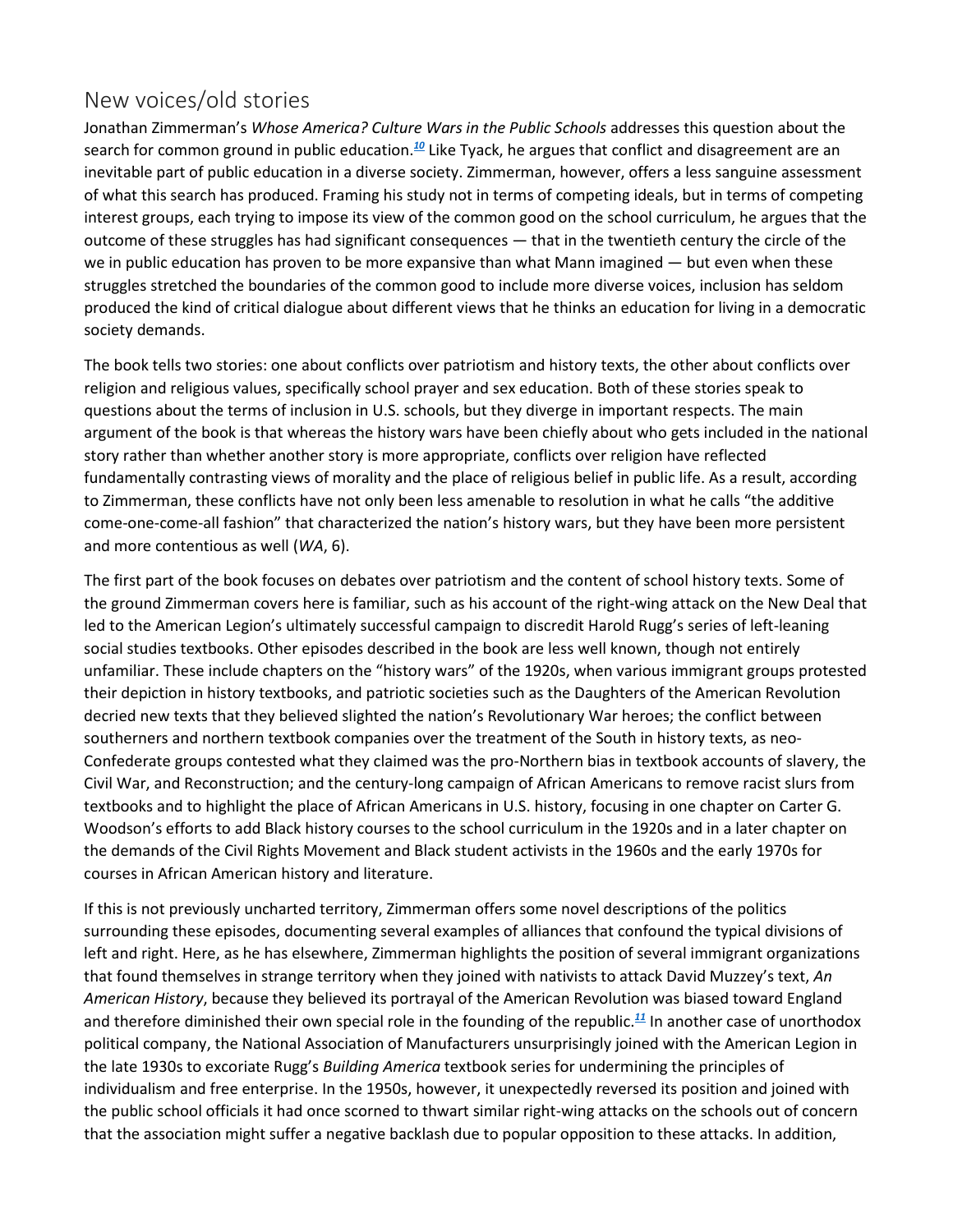when some African Americans in the 1960s objected to texts that portrayed them as victims of poverty and racial oppression and demanded separate Black history courses that stressed the positive aspects of their cultural and racial heritage, they found themselves odd bedfellows with conservative whites who protested the inclusion of images of impoverished African Americans because they believed that dwelling on the negative effects of racism denigrated the nation's history.

No one who reads Zimmerman's account of these conflicts is likely to conclude that disagreements over portrayals of the nation's past are unique to our own time. But Zimmerman cautions that we should not mistake contentiousness for disagreement over fundamentals. To the contrary, he argues, the real issue in these disputes was seldom whether a different story was needed but whether all would feel included in the traditional one. Consequently, even though texts became more diverse, they seldom raised questions about the justice of American society or about the beliefs and behaviors of its traditional heroes. Rather, despite the warnings of those who feared that the inclusion of racial and ethnic minorities would erode the nation's "majestic national narrative" (*WA*, 6), Zimmerman argues that the inclusion of more diverse voices in history textbooks almost always wound up reinforcing it — that far from disrupting the traditional story line, the infusion of diversity was in fact compatible with it.

This is a compelling and provocative story. It surely complicates our understanding of the history of the cultural politics of education. Largely absent from Zimmerman's account, however, is an acknowledgment of the ways race, class, and power influenced the expression of the diverse voices history texts have come to include. As a result, despite the care with which *Whose America?* details the viewpoints of different groups on the various curricular conflicts it describes, Zimmerman draws conclusions about them that do not always seem warranted.

This is especially evident in his treatment of immigrants and African Americans. His account of the role European immigrant groups played in the history wars in the 1920s, for example, makes plain that immigrants themselves seldom asked for a more critical rendering of the nation's history. In telling this story, however, nowhere does Zimmerman consider the ways in which war-time campaigns for "one hundred percent Americanism," passage of the 1921 and 1924 immigration restriction acts, and the government-backed suppression of syndicalist and other radical groups, not to mention the Progressive era rhetoric that promised the poor and foreign-born social and economic mobility, may have influenced how certain immigrant groups viewed the school curriculum or their capacity to influence it.*[12](https://onlinelibrary.wiley.com/doi/full/10.1111/j.1741-5446.2007.00263.x#fn12_12)* As a result, he seems to imply that the various positions they took exclusively reflected their willing consent to the language and logic of the nation's civic tradition. Yet given the historical context in which they operated, the fact that immigrant groups endorsed a nationalistic rendering of their role in American history is perhaps better seen not only as a product of their own volition but also as a reaction to more coercive measures that silenced radical immigrant voices and that narrowed the range of culturally and politically acceptable behaviors open to comparatively mainstream immigrant groups as well.*[13](https://onlinelibrary.wiley.com/doi/full/10.1111/j.1741-5446.2007.00263.x#fn13_13)*

A lack of context is also evident in Zimmerman's discussion of protests against traditional textbooks by African Americans, especially in his account of the battle over Black history in the 1960s. Though he is hardly unsympathetic to African American demands for curricular justice, his account is critical of Black students for pushing a separatist textbook agenda, since he believes this relieved pressure on the school system to integrate its regular history texts and fostered an uncritical, celebratory rendering of the Black role in American history. In this analysis, however, he does not think much about the way the long history of ill treatment in white schools shaped how Black students viewed the curricular choices they believed were open to them, including their doubts that white teachers could be trusted to teach Black history in a way that did not diminish or distort the role of African Americans in the nation's story.*[14](https://onlinelibrary.wiley.com/doi/full/10.1111/j.1741-5446.2007.00263.x#fn14_14)* Absent attention to these matters, his account seems to imply that the choices students made were chiefly a product of a misguided ideology when they might be better understood as a strategically thought out reaction to the historical and institutional context in which they found themselves.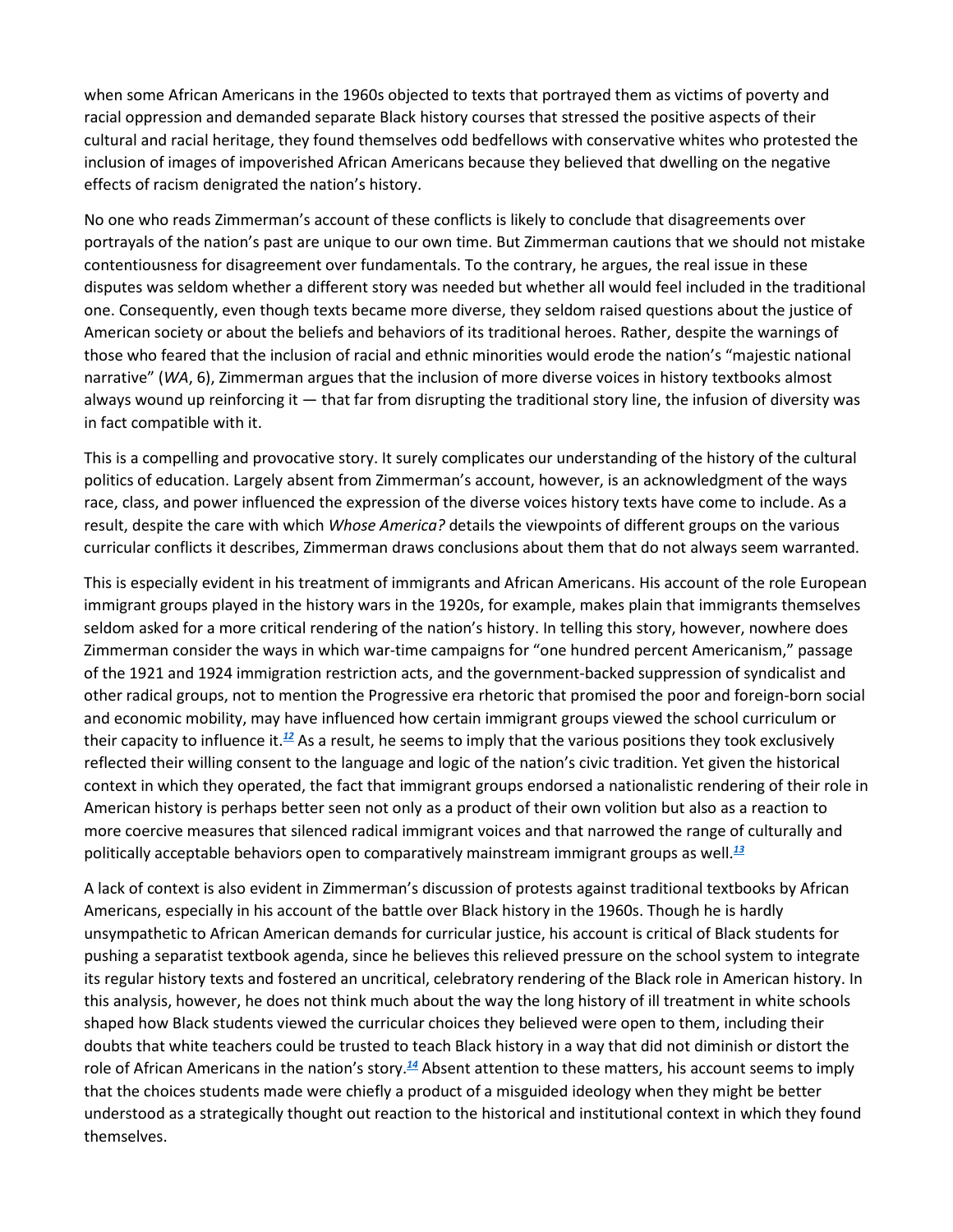The version of inclusion that characterized history texts was not simply shaped by broad contexts, however. It also traced significantly to direct opposition to curricular content that was not overtly celebratory. In fact, for all his efforts to complicate the political history of school history texts, much of Zimmerman's own evidence suggests that the terms of inclusion in the nation's master narrative reflected not only the preferences of workers, immigrants, and people of color themselves, but the wishes of more powerful whites, elites, and patriotic societies who rallied periodically to keep out the views they found most objectionable.

The most obvious example of this opposition is the campaign to eliminate Rugg's social studies texts. These texts not only articulated a broad view of American identity that welcomed cultural diversity, but they adopted an expansive definition of citizenship and a left-liberal view of the economy that praised the New Deal and questioned the sanctity of private property, all of which made them a target of conservatives in the Hearst press, various business associations, and patriotic societies like the American Legion. Led by the Legion, the National Association of Manufacturers, and the Advertising Federation of America, these groups mounted a systematic campaign that stirred up popular opposition to the books' liberal point of view and effectively destroyed the market for them. Once used in more than 4,000 school systems, by the end of the 1940s they had been removed from public school classrooms altogether.

As Zimmerman points out, these attacks on Rugg's books were singularly successful. Subsequently, during the 1950s, when McCarthyism inspired a new round of attacks to stamp out any remnants of collectivism in history texts, this campaign seldom resonated except in the South. Even business repudiated it. But this hardly meant that businessmen abandoned their efforts to use the schools to build support for capitalism and the free enterprise system. Rather, as Elisabeth Fones-Wolf has shown, except for a few who argued that school officials were sympathetic to communism and endeavored to remove them, most businessmen now sought to dispel any lingering New Deal influence on the curriculum not by attacking the schools but by promoting curricula sympathetic to business and free enterprise instead.*[15](https://onlinelibrary.wiley.com/doi/full/10.1111/j.1741-5446.2007.00263.x#fn15_15)*

Equally important was the long history of white opposition to the Black demand for an honest confrontation with the role of race and racism in the nation's history. As Zimmerman points out, this opposition was most pronounced in the South, where southern white women in the United Daughters of the Confederacy policed an "unyielding sectional orthodoxy in southern white textbooks"(*WA*, 34), particularly around the portrayal of slavery, the Civil War, and Reconstruction. But white opposition was also widespread in the North, where for the first half of the twentieth century widely used texts like Muzzey's reflected the negotiated settlement of sectional differences in which the South acknowledged that secession was unconstitutional while the North muted its criticism of slavery and intensified its condemnation of Black misrule during Reconstruction.*[16](https://onlinelibrary.wiley.com/doi/full/10.1111/j.1741-5446.2007.00263.x#fn16_16)*

To the extent that the history wars were resolvable by reducing the complexity of the nation's past, then, it was not due simply to the fact that all groups wanted nothing more than to have their own heroes sung. Rather, it reflected the way in which historical and social constraints shaped how different groups viewed the schools and their capacity to influence them, on the one hand, and the power of patriotic societies, business leaders, and other conservative whites to establish the terms of inclusion acceptable to them, on the other. Indeed, viewed from this perspective, what is most interesting about the textbook wars is not that diversity has been more compatible with the ideological mainstream than is commonly supposed, but that the price of inclusion often was the exclusion or modification of views that implied anything else.

Yet if elites succeeded in eliminating the views most objectionable to them, they did not always get everything they wanted either. As Joseph Moreau has pointed out in his recent study of the evolution of school history texts and as Frances Fitzgerald noted in her earlier book, *America Revised*, not only have texts changed sufficiently to trouble those who value a unified national narrative, but these changes have in some instances been accompanied by shifts in perspective as well.*[17](https://onlinelibrary.wiley.com/doi/full/10.1111/j.1741-5446.2007.00263.x#fn17_17)* This is most notably the case in the way in which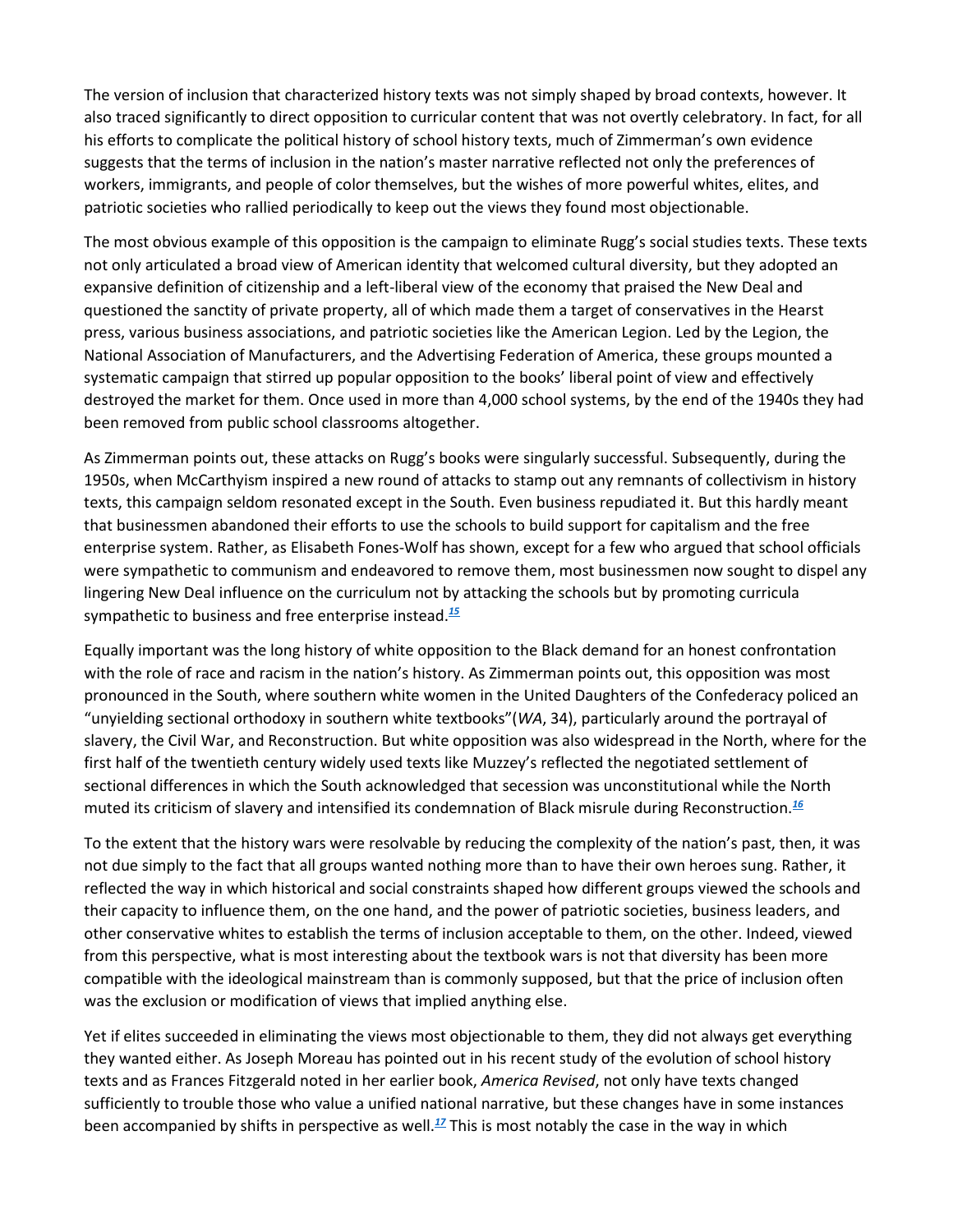Reconstruction has been represented, as the long-held negative view of this period was turned completely on its head. Such shifts in perspective have been less common the closer the texts come to the present — in particular, according to Moreau, even progressive texts remain uncertain about how to deal with questions of class and economic inequality and continue to obscure the sources of racial injustice and who benefited from it — but both Moreau and Fitzgerald leave little doubt that their inclusiveness significantly departs from the past. No one who reads them could conclude that immigrants, African Americans, Latinos, and Native Americans have not been part of American history.

None of this means that Zimmerman is necessarily wrong in his conclusions. Not only did many of these changes only become evident in the 1970s and 1980s whereas Zimmerman's research essentially ends in the late 1960s, but neither Moreau nor Fitzgerald maintains that the inclusion of white immigrants in the 1930s and 1940s and the more recent inclusion of African Americans, as well as Latinos, Native Americans, and other historically marginalized groups, has produced a radically revised rendering of the nation's past. Nonetheless, this pattern of change without disrupting the status quo becomes more understandable if we see the struggles over texts not, as Zimmerman's analysis suggests, as a story of pluralist bargaining in which all groups got to have their heroes sung, but as a conflict-ridden struggle of resistance and accommodation in which immigrants, African Americans, and other marginalized groups tried to force their way into the nation's master narrative (sometimes altering parts of it) while those in power fought to set the terms of inclusion acceptable to them.

### Irreconcilable differences

However one evaluates the content of United States history texts, their increasing inclusiveness, according to Zimmerman, contrasts with the apparent incapacity of public education to include religious values. In the second part of *Whose America?* he turns to the political history of these conflicts, focusing on controversies about religious instruction, school prayer, and sex education from the 1940s to the 1960s and beyond. This part of the book begins by describing the system — widespread in the 1940s and 1950s — of release-time instruction, which made religious education available on an optional basis after school or in church-sponsored classes during the school day. Subsequently, it traces the controversy sparked by the Supreme Court decisions in 1962 and 1963 banning Bible reading and school prayer. Fearful of undermining the Court's authority on desegregation by opposing these decisions, many liberal Protestants subsequently ceded the arena of religious education to conservatives and fundamentalist Christians who not only continued to press their claims on the schools but revived the notion (alive and well today) of a Christian America in which schools, as well as other public institutions, should conduct their business in accordance with the biblical injunction to worship God. This section's final chapter on sex education explores the campaign of doctors, psychologists, and other selfproclaimed "sexperts" in groups such as the Sex Information and Education Council of the United States (SIECUS) to add sex education to the school curriculum, and it documents the hostile reaction their efforts provoked from parent groups who believed that sex education constituted an unwarranted intrusion into the rights of the family and from religious conservatives who believed that sex education would encourage teenage sexual experimentation and thereby violate the biblical admonishment against sex outside marriage.

These battles over religion also produced their share of odd political alliances. One of the most unfamiliar political arrangements was the alliance between some segments of the African American community and conservative white Protestants in the South in opposition to the Court's rulings on Bible reading and school prayer. Zimmerman points to one protest in Jackson, Mississippi, for example, where Black and white students marched together — behind a Black principal — in support of their shared belief that "believers should be 'free' to pray" in school (*WA*, 219). Equally transgressive of familiar political alignments was the alliance formed between Catholics and fundamentalist Protestants, long hostile to one another on school matters but united in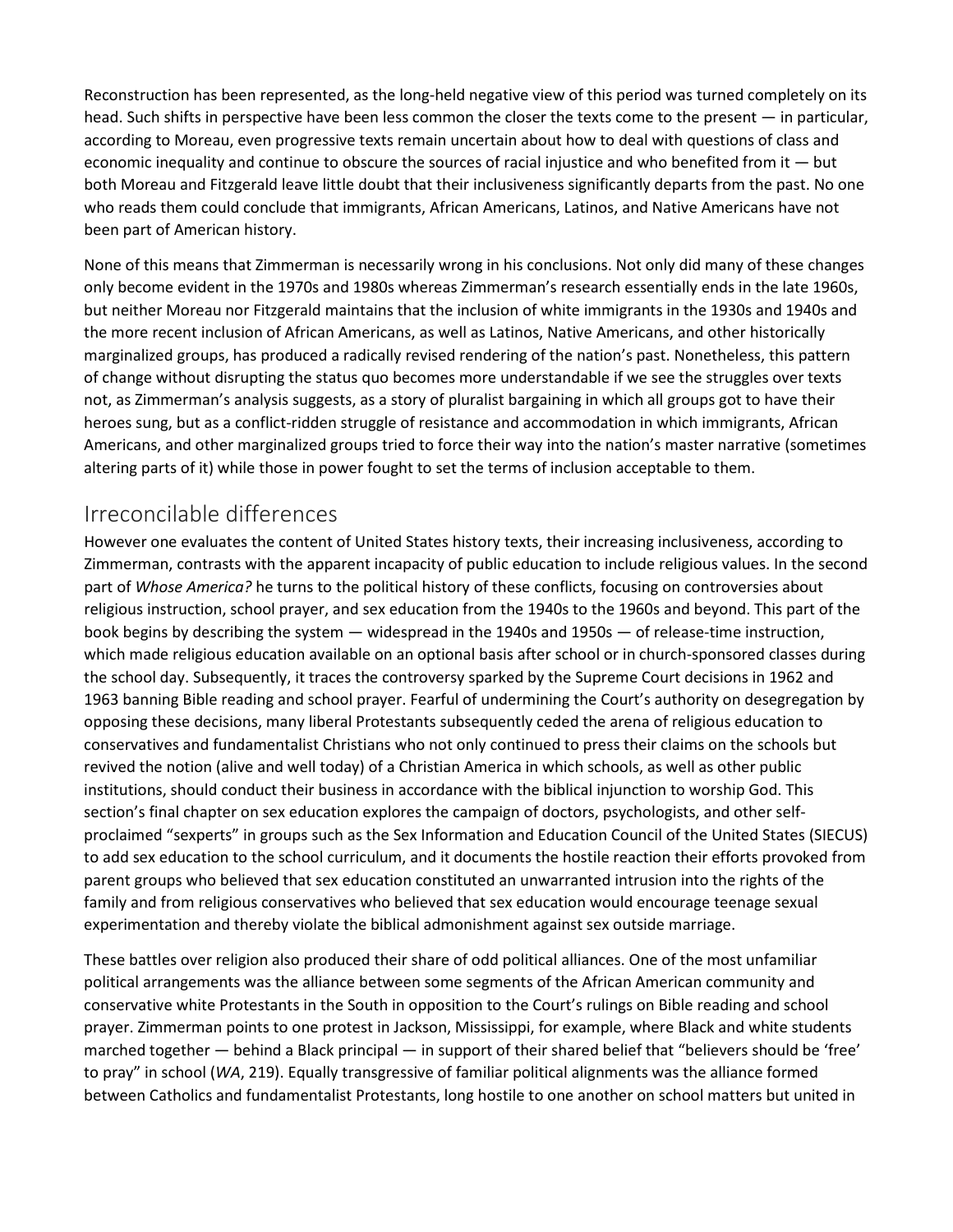their opposition to the kind of ecumenical religious curriculum that some northern school districts sought to institute in the 1950s.

If these kinds of alliances made possible the resolution of disputes over the content of history texts, however, Zimmerman argues that this has seldom been the case with religion. There is some evidence, he acknowledges, that Christian evangelicals today have "donned the mantle of cultural pluralism," asking not for the exclusion of other views but for "equal time" for theirs (*WA*, 223). This is particularly evident in battles over sex education, where Christian conservatives have shifted ground in recent years, asking that "abstinence" be taught in addition to "information" rather than in place of it. For the most part, however, this second story is not one of compromise and accommodation but one of irreconcilable differences. Zimmerman argues that in contrast to the history wars, in which all groups shared a commitment to the nation's civic tradition, the religious wars have reflected Americans' fundamentally contrasting views about morality and the place of religious faith in public life, making them singularly resistant to compromise.

Zimmerman is not entirely certain what to make of the culture wars, as he frankly acknowledges. On the one hand, he is dismayed by the kind of uncritical, banal texts that have resulted from the system of pluralist bargaining that has characterized the nation's history wars. At the same time, however, he is troubled by the very lack of such accommodation in the nation's religious conflicts. To resolve this dilemma, he argues for a more dialogical approach in American classrooms that practices greater tolerance of religion and religious difference so that schools might seriously examine different religious perspectives but that rejects "the daily catechism in the virtues of America and its diverse groups," including school prayer, since by its very nature prayer commits students to a certain worldview (*WA*, 224). But if religious commitment is necessarily uncompromisable, it is not clear why his proposal will appeal to evangelicals today any more than he says it did in the past, or why the inclusion of different religious views would not lead, at best, to the same kind of outcome that the inclusion of diverse voices did in the history curriculum, which he deplores.

The source of this uncertainty is understandable. Today's disputes over school prayer and Bible reading in the classroom do indeed seem especially contentious and irresolvable. Nonetheless, he perhaps overstates the differences between the history wars and the religious wars by inadequately considering, to borrow John Rury's phrase, "the ebb and flow of conflict over time."*[18](https://onlinelibrary.wiley.com/doi/full/10.1111/j.1741-5446.2007.00263.x#fn18_18)* As his own account shows, for three decades after the Scopes trial, the tradition of local control, institutionalized in the system of release-time instruction, diminished these kinds of conflicts by accommodating the desire of those individuals and communities who wanted religious instruction in school without forcing it on others who did not. Rather than attribute our present situation to the inherently uncompromisable nature of religious belief, therefore, we might more appropriately ask what changed so that past arrangements such as the system of release-time were no longer able to satisfy them.

No doubt part of the answer lies with the Supreme Court decisions in *Engle v. Vitale* (1962) and *Abington v. Schemp* (1963) banning school prayer and Bible reading. As Zimmerman and others point out, these decisions not only provoked an immediate outcry, they also provided a rallying point that mobilized evangelicals and contributed to the rise of the new Christian Right.*[19](https://onlinelibrary.wiley.com/doi/full/10.1111/j.1741-5446.2007.00263.x#fn19_19)* But adverse Court decisions have not always produced such a reaction. In 1948, for example, the Court sought to circumscribe the system of release-time instruction, but it continued to grow despite the Court's decision. What else, then, had changed by 1960s? In particular, if so many people still supported some form of religious instruction in the schools, why did school districts and state boards of education now seek to enforce the Court's edicts rather than ignore or side-step them, as they had done before? Did their position reflect broader trends in the secularization and nationalization of American life, or did it perhaps represent a shift in the balance of power away from the proponents of religious instruction? Indeed, one of the most striking differences between the history wars and the religious wars is not that the former are inherently amenable to compromise while the latter are not, but that, in contrast to the history wars, those most aggrieved in the religious wars tend to come not from the most marginal but from the more advantaged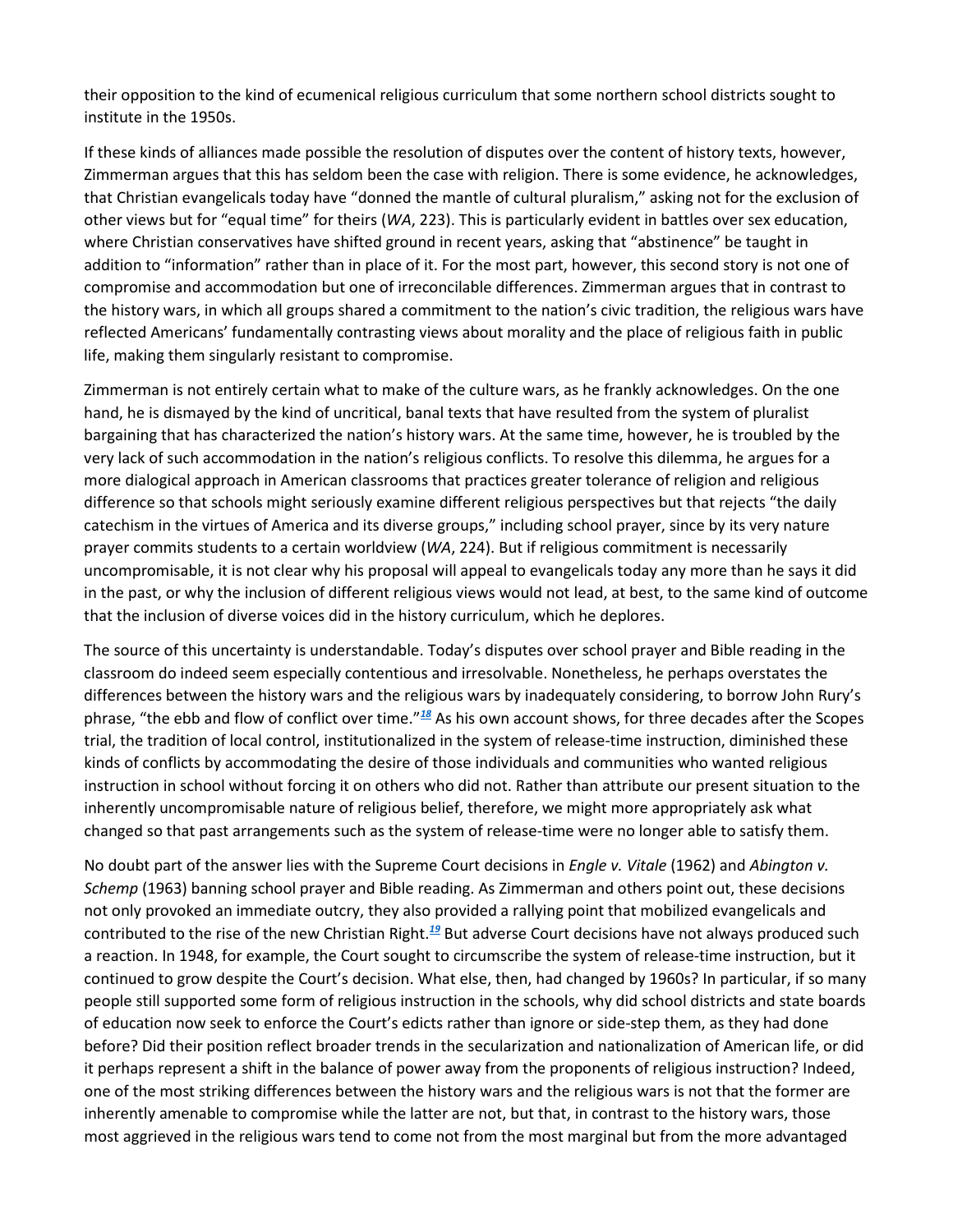sectors of American society. How and why did this happen? The answers to these questions are hardly simple, but absent more attention to them it is difficult to understand why the religious wars seem to have eclipsed the history wars in the cultural politics of education today without essentializing the differences between them.

### Terms of exclusion

Like *Whose America?* Amy Binder's *Contentious Curricula: Afrocentrism and Creationism in American Public Schools* is interested in the efforts of activists to shape the school curriculum.*[20](https://onlinelibrary.wiley.com/doi/full/10.1111/j.1741-5446.2007.00263.x#fn20_20)* Yet, unlike Zimmerman, who focuses on the political struggles between different interest groups and the ideologies that motivated them, Binder focuses most of her book on the relation between these groups and the institutional context in which these conflicts took place. In doing so, she not only directs our attention to an aspect of the politics of cultural conflict in the schools that Zimmerman generally neglects — namely, the organizational structure of the schools and the professional commitments of educators themselves — but she also offers a different account of the forces that have shaped the schools' search for common ground amid ethno-religious diversity. From Binder's perspective, that search has been shaped not merely by competing ideals or by the struggle between different interest groups battling with each other to impose their preferences on the curriculum, but by the way institutional and professional norms shaped educators' response to groups who challenged them.

Based on seven case studies of controversies that took place between 1980 and 2000, Binder examines the fate of two challenges to the school system from groups at different ends of the political and cultural spectrum: three cases where Afrocentrists sought to rewrite the history and social studies curriculum to center the experience of Africans and African Americans, and four cases where conservative Christians sought to have creationism taught alongside evolution in the study of human origins in science classrooms. Ostensibly different, Binder argues that both groups actually had much in common. Both criticized the school system for imposing its values on their children, both used the "emotive force of their children's welfare" to make their case for curriculum change, and both insisted that "their corrective to the education establishment's monopoly on the curriculum was to provide pluralism in the classroom" (*CC*, 3–4). The most important similarity between them, however, was that both ultimately failed. In the end, neither had a lasting or widespread effect on the content of the curriculum or on students' classroom learning. In the three Afrocentric cases — which occurred in Atlanta, Washington, D.C., and New York state — Afrocentrism disappeared into the minimalist version of multiculturalism that has become an institutionalized "given" in the nation's urban classrooms (*CC*, 23), while in the four creationist cases — in Louisiana, California, Kansas, and Vista, California — creationism was rejected altogether.

Binder's book is devoted to understanding the reasons for these failures. She builds her argument on social movement theory, which stresses the efforts of protest groups, particularly their capacity to mobilize financial and ideological resources. For two reasons, however, she argues that social movement theory is inadequate to account for the outcome of the challenges she studied. One is that these challenges did not break down neatly into "organizational insiders" and "challenging outsiders," as social movement theory postulates. Rather, in some cases, protestors found allies inside the educational system, as happened in Atlanta when a newly appointed superintendent made common cause with a local parent group to pressure others in the school system to adopt an Afrocentric curriculum. The second is that access to political power — the key variable in social movement research — did not guarantee success. In Vista, California, and Kansas, for example, procreationist majorities were elected to the school board, while in Louisiana both houses of the state legislature approved a resolution mandating "equal time" for creationism and evolution, but those victories had little impact on what students were taught in school.

What accounts for these failures? Binder maintains that in order to understand them, we must look beyond the efforts of protest groups themselves. Rather, she argues that it is more important to look at the organizational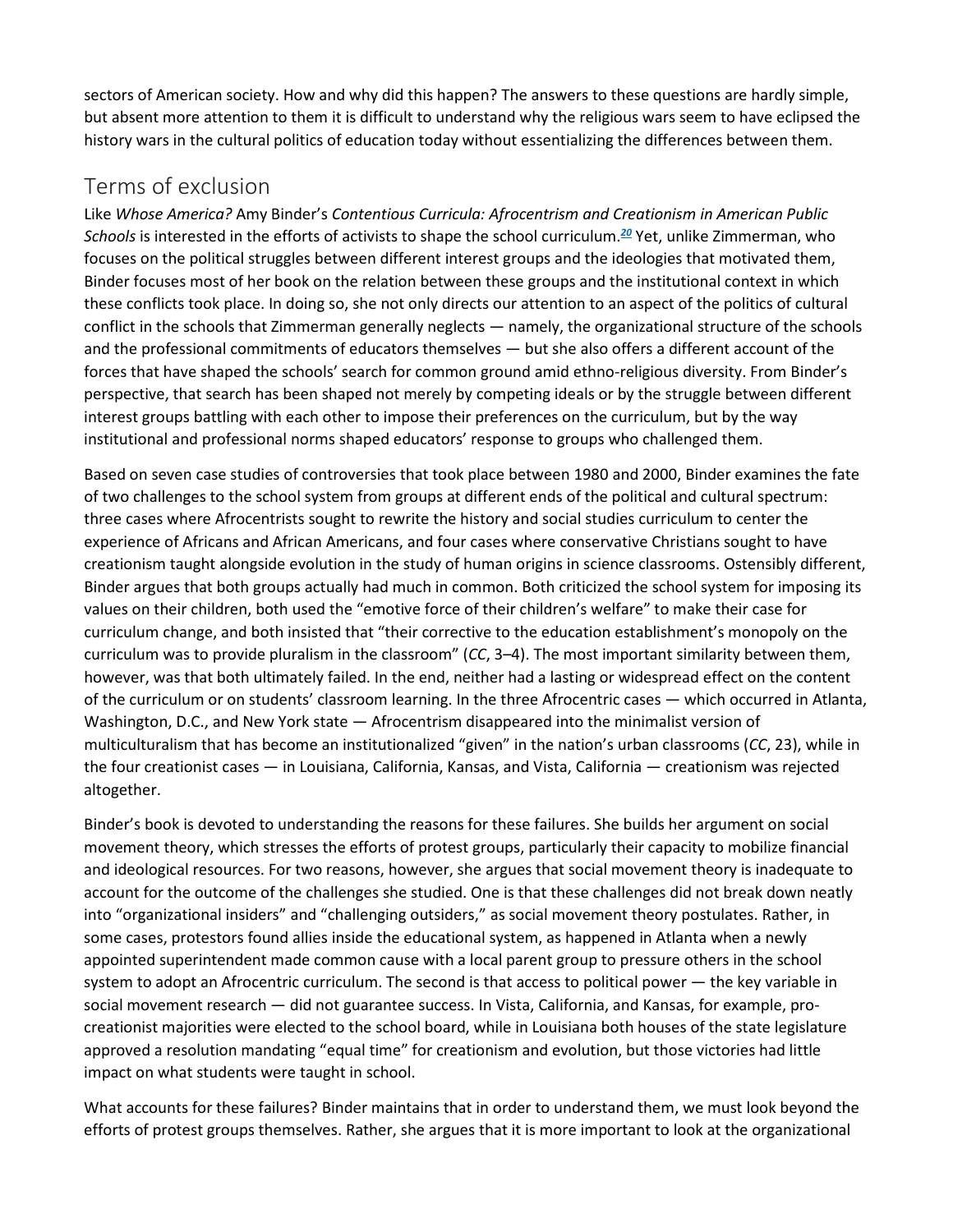dynamics, structures, and beliefs these groups confronted when they made their claims on the schools. Among other things, these include the fragmented organization of the schools, which limited the opportunities for unified decision making, and, even more importantly, the institutional norms and values — what she calls the "institutional scripts" (*CC*, 22) — of local educators and the larger education profession of which they are a part, particularly their beliefs about what constitutes "reasonable instruction" (*CC*, 237). Lacking a unitary form of decision making and wedded to these beliefs, she argues, educators in all seven cases fought to preserve their core instructional practices, eventually rebuffing those challenging these practices, even where Afrocentrists were able to win the support of some organizational insiders and where creationists won a measure of political power. In Binder's view, in short, more than any shortcomings of social activists and their strategies, it is the institutional culture of schooling itself and professional educators' institutional power that sets the terms of inclusion and exclusion, and unless we take these things into account we cannot begin to understand why neither group was able to make "lasting, concerted change in the school systems they challenged" (*CC*, 6).

This is not Binder's entire story, however. She argues that for institutional reasons educators also relied on different strategies to fend off each challenge. Most school officials were threatened by both movements and wished that they had never been formed. But because of its focus on the poor treatment African American children have typically received in public schools and its use of the rhetoric of discrimination and racial injustice, Afrocentrism resonated more with the established culture of the schools than creationism, since the latter had to overcome the objection that it was unconstitutional as well as the belief that historically Christians had been treated fairly by the educational system. Thus, despite their suspicions of it, educators considered Afrocentric demands a legitimate subject for discussion and allowed Afrocentric proposals for revised curricula on their official agenda — even temporarily making changes to their social studies curricula — only to water them down and ultimately reject them later. By contrast, when confronted by creationists, they made no initial accommodation at all, but rallied organizations like the American Civil Liberties Union and the National Academy of Sciences to resist them from the start.

Binder's argument about the importance of organizational dynamics and institutional power reorients social movement theory, which has traditionally focused primarily on the balance of power between protest movements and the state. But her argument about the power of institutions to deflect outside challenges will not be especially surprising to students of educational reform. Among others, Tyack and Larry Cuban, as she notes, have long pointed to the capacity of the schools to absorb challenges while protecting their core functions.*[21](https://onlinelibrary.wiley.com/doi/full/10.1111/j.1741-5446.2007.00263.x#fn21_21)*

What is more interesting is Binder's argument that educators used a different set of institutional strategies to minimize each challenge, since it relates more specifically to questions raised by Zimmerman and Tyack about the search for commonality in public education and how the culture of the schools has shaped it. In particular, by highlighting the school's common yet different strategies in responding to these challenges, Binder reinforces Zimmerman's argument about how conflicts over history and religion have defined what constitutes common ground. At the same time, however, she points us in a different direction in the quest to explain the pattern Zimmerman describes. Instead of focusing on interest groups and the accommodations they made or examining the strategies and rhetoric of protest groups, she suggests that we look instead to the professional norms of educators and what they think is acceptable and what is not. Binder does not, however, show us how those norms developed or how and why they may have shifted over time. That, of course, is not the purpose of her book. But absent attention to these questions, it is difficult to know how or why points of view that once seemed objectionable are now accepted or, conversely, why policies that were once widespread now seem objectionable — or, to put this in Tyack's terms, how the tensions between unity and diversity have been renegotiated over time.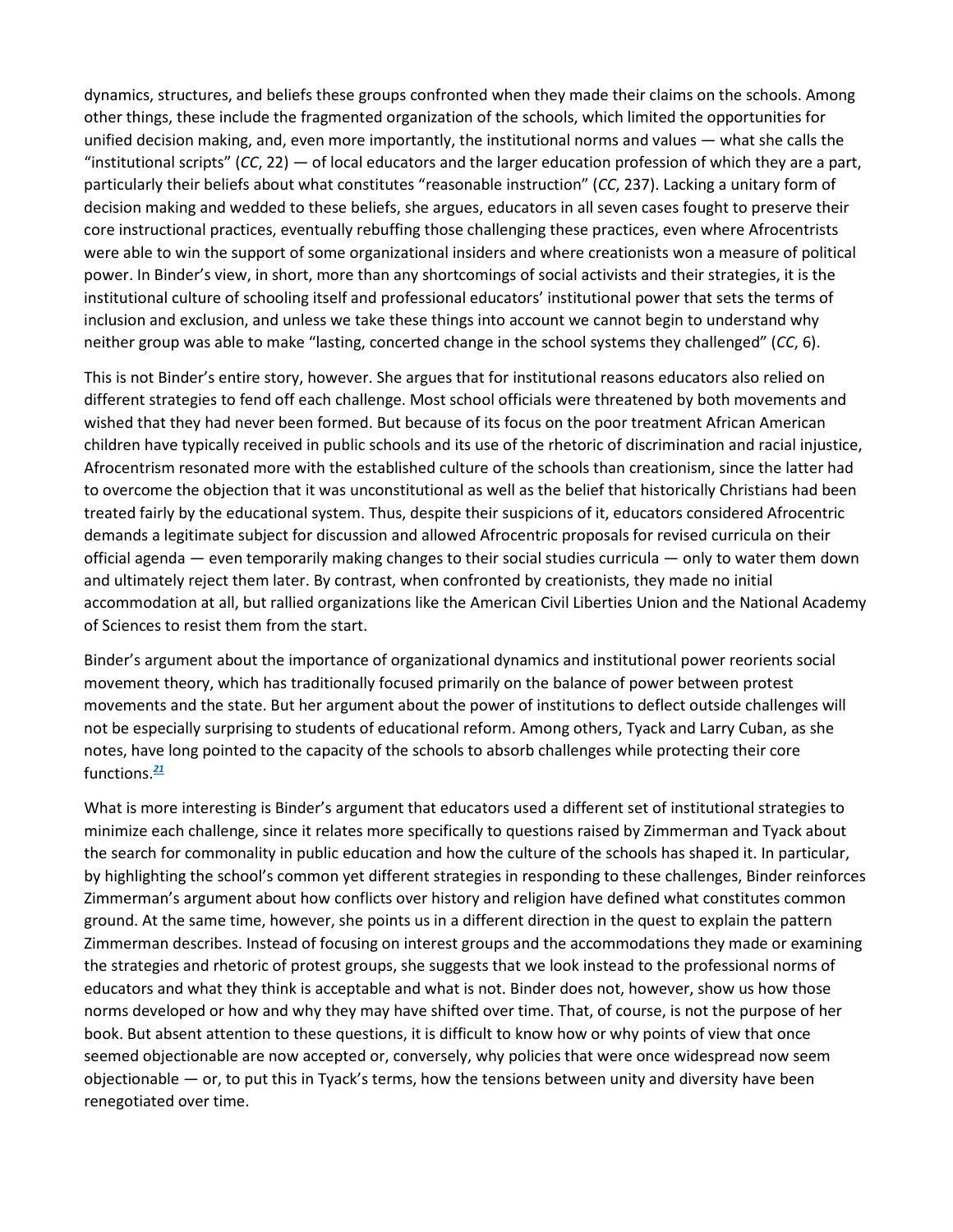Consider, for example, Binder's claim that educators in the schools she studied were at least willing to give Afrocentrism a hearing because its advocates' arguments about Black underachievement and the persistence of white racism were validated by the established culture of the school. Today, these concerns do indeed seem to be institutional "givens," as Binder points out. But, prior to the 1960s, that was hardly the case, at least not among white educators. To the contrary, Zimmerman's account of the textbook wars makes clear that before then mainstream history texts used in most schools not only remained filled with racial slurs but apparently evoked no objections from the white teachers who used them, not just in the South but in the North as well. How, then, did the culture Binder describes become so established that few educators today question it? How, in short, were the boundaries of the circle of the we stretched to include these new concerns? We suspect that social movements had more to do with this than Binder's institutional perspective allows. It would be hard to understand this shift in norms, for example, without considering the rise of the Civil Rights Movement in general and Black school movements in particular. But, whatever their relative impact, the main point here is that, in light of the way race historically has circumscribed the definition of the common good in public education, we need to know more about how educators were stretched to accommodate modest change while protecting the status quo.

In the end, however, the most interesting aspect of Binder's book may be what the contrast between Afrocentrism and creationism implies about the place of religious expression in the public schools and the boundaries of the nation's civic culture. From the beginning, the common school was a religious institution. Though Catholics objected to Horace Mann's notion of what Tyack has called "nonsectarian virtue," neither Mann nor the other advocates of the common school were opposed to the expression of religious values in the schools. They surely did not think they were expelling God from the classroom. In fact, as James Fraser has recently pointed out, the idea of the common school was in its origins inseparable from a commitment to pan-Protestant values.*[22](https://onlinelibrary.wiley.com/doi/full/10.1111/j.1741-5446.2007.00263.x#fn22_22)* Yet the cases Binder describes demonstrate vividly how firmly educators today subscribe to the notion that religious expression — especially when it influences the core curriculum — has no legitimate place in the public schools. In the cases Binder studied, even many educators who were devout Protestants and otherwise voted for right-wing political candidates were adamant in their belief that creationism violated the principle of the separation of church and state — that including it in the curriculum would narrow the definition of common ground. Indeed, though it is not the ostensible subject of her book, the great paradox at the heart of her study is that an institution, which in its origins equated the common good in education with respect for Protestant principles and the exclusion of African Americans, seems to be less responsive to the values of evangelical Christians today than to the concerns of African Americans and other people of color who historically were excluded from it.

### Symbolic integration

As far as we are aware, no historian of education has investigated this paradox. But from a historical perspective on curriculum development, it has important implications for the questions Tyack has posed about the capaciousness of public schooling to accommodate the nation's ethnic and religious diversity. One implication is that students who are not Protestant are no longer subjected to Protestant religious values in public schools. Another is that religion no longer puts constraints on the teaching of science. Indeed, from the perspective of the nineteenth and first half of the twentieth centuries, Binder's case studies of creationist debates in the late twentieth century help us see that the current disputes about prayer, Bible reading, and evolution are not, as many on the religious right would have it, about the religious intolerance of public education. Rather, they are about the efforts of evangelical Protestants — unsuccessful to date — to tighten the circle of the we by restoring its boundaries to where they were prior to the push to broaden them through guaranteeing that no particular set of religious values would be favored in schools.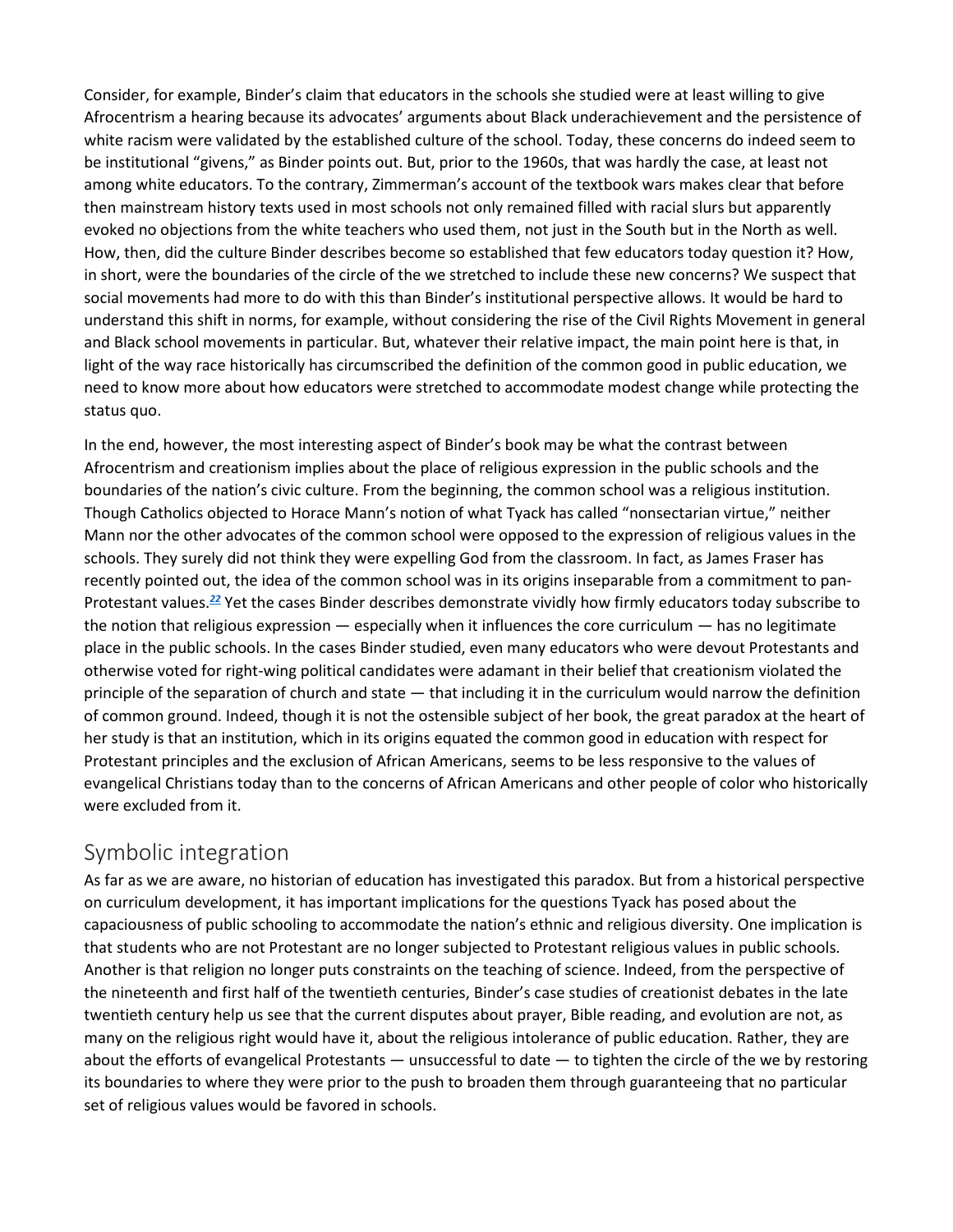In contrast to the religious right, people of color have sought not to circumscribe the circle of the we but to expand it. Both Zimmerman and Binder have documented the long history of opposition to these groups and the limited effects of their efforts. Yet, if the changes introduced in textbooks and the history curriculum have failed to sufficiently portray the depth of racial injustice or to jettison entirely a celebrationist rendering of the nation's past, their accounts suggest that these changes have not been trivial. To the contrary, the increasing integration of African Americans, Latinos, and Native Americans into history texts and the rejection of the most blatant racialist biases in them indicate considerable success — nearly a sea change, despite their limitations, in relation to the racist and exclusionary pre-1960s books. The continuing protests of multiculturalists in the 1990s suggest that the shortcomings of history texts today have less to do with the absence of people of color in them than with their failure to decenter fully the experience of whites and elites.*[23](https://onlinelibrary.wiley.com/doi/full/10.1111/j.1741-5446.2007.00263.x#fn23_23)*

This symbolic integration, however, does not mirror the social relations of schools. As texts have become more inclusive, schools, with judicial support, have become more segregated in recent years. The inequality of resources that accompanies segregation raises questions about the ability of schools that serve low-income students to afford the newer, costly history texts or, for that matter, to hire science teachers properly trained to teach evolution.*[24](https://onlinelibrary.wiley.com/doi/full/10.1111/j.1741-5446.2007.00263.x#fn24_24)* And it suggests that perhaps the real victors in the culture wars are upper-middle-class whites who have superior access to a desegregated curriculum without facing any pressure to desegregate their schools or their resources.*[25](https://onlinelibrary.wiley.com/doi/full/10.1111/j.1741-5446.2007.00263.x#fn25_25)*

### Footnotes

1 David Hollinger, *Postethnic America, Beyond Multiculturalism*, rev. ed. (New York: Basic Books, 2000), 2.

2 For an example of this way of thinking, see Arthur Schlesinger, Jr., *The Disuniting of America: Reflections on a Multicultural Society* (New York: W.W. Norton, 1998).

3 Joseph Moreau, *Schoolbook Nation: Conflicts Over American History Textbooks from the Civil War to the Present* (Ann Arbor: University of Michigan Press, 2003), 24.

4 Hollinger, David, "How Wide the Circle of the 'We'? American Intellectuals and the Problem of the Ethnos since World War II," *American Historical Review* 98, no. 2 (1993): 317– 137. On this idea, also see Hollinger, David, "Authority, Solidarity, and the Political Economy of Identity: The Case of the United States," Diacritics **29**, no. 4 (1999): 116–127.

5 David Tyack, *Seeking Common Ground: Public Schools in a Diverse Society* (Cambridge, Massachusetts: Harvard University Press, 2003). This work will be cited as *SCG* in the text for all subsequent references.

6 Amy Gutmann, "Challenges of Multiculturalism in Democratic Education," in *Education in a Multicultural Society: Policy, Theory, Critique*, ed. Robert K. Fullwinder (Cambridge: Cambridge University Press, 1996), 156– 179.

7 For a more detailed account of this incident, see Jonathan Messerli, *Horace Mann: A Biography* (New York: Knopf, 1972), 369–371; and Merle Curti, *The Social Ideas of American Educators* (1935; repr. Totowa, New Jersey: Littlefield, Adams, 1971), 130–131. On racial exclusion and the origins of the common school more generally, see Davison M. Douglas, *Jim Crow Moves North: The Battle Over Northern School Segregation, 1865– 1954* (Cambridge: Cambridge University Press, 2005), chap. 2.

8 Perhaps the most obvious example is in *Brown v. Board of Education* where the Supreme Court legitimated its decision prohibiting racial segregation in public education with reference to "the importance of education to our democratic society," calling it the "very foundation of good citizenship" and arguing that the opportunity for an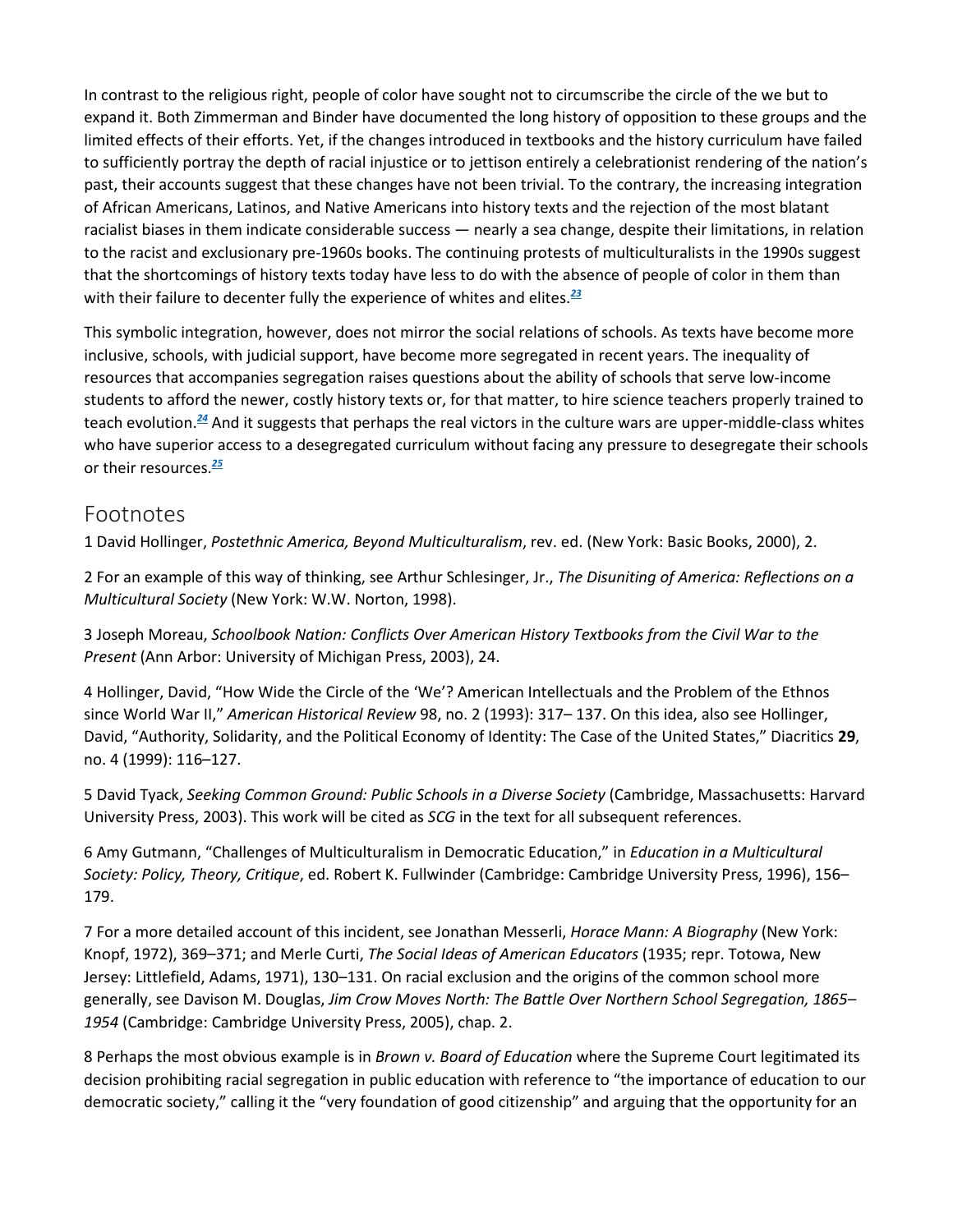education "where the state has undertaken to provide it, is a right which must be made available to all on equal terms." For the full text of this decision, see [http://www.nationalcenter.org/brown.html.](http://www.nationalcenter.org/brown.html)

9 The ideology of republicanism, Protestantism, and capitalism that informed the mid-nineteenth century movement for common schooling is described in David Tyack and Elisabeth Hansot, *Managers of Virtue: Public School Leadership in America, 1820–1980* (New York: Basic Books, 1982), part 1; Carl Kaestle, *Pillars of the Republic: Common Schools and American Society, 1780–1860* (New York: Hill and Wang, 1983), chap. 5; and William Reese, *America's Public Schools: From the Common School to "No Child Left Behind"* (Baltimore: Johns Hopkins University Press, 2005), chap. 1.

10 Jonathan Zimmerman, *Whose America? Culture Wars in the Public Schools* (Cambridge, Massachusetts: Harvard University Press, 2002). This work will be cited as *WA* in the text for all subsequent references.

11 Zimmerman, Jonathan, "'Each *Race* Could Have Its Heroes Sung': Ethnicity and the History Wars in the 1920s," *Journal of American History* 87, no. 1 (2000): 92– 111.

12 John Rury makes a similar point in his review of Zimmerman's *Whose America?* in *American Journal of Education* 110 (February 2004): 196–200.

13 On this point about the relation between immigration and assimilation, nationalism, and coercion, see Gerstle, Gary, "Liberty, Coercion, and the Making of Americans," *Journal of American History* 84, no. 2 (1997): 524– 558.

14 Nor does Zimmerman acknowledge that even the most enlightened United States history text, given the challenge of integrating diverse groups, could not treat African Americans with the thoroughness or perspective that books devoted specifically to the African American past potentially could afford.

15 Elisabeth Fones-Wolf, *Selling Free Enterprise: The Business Assault on Labor and Liberalism, 1945–60* (Urbana: University of Illinois Press, 1994), 204–211. On the post–World War II business campaign to publicize the virtues of free enterprise, also see Robert Griffith, "Forging America's Postwar Order: Domestic Politics and Political Economy in the Age of Truman," in *The Truman Presidency*, ed. Michael J. Lacey (Cambridge: Cambridge University Press, 1989), 84–85.

16 On this sectional reconciliation, see David W. Blight, *Race and Reunion: The Civil War in American Memory* (Cambridge, Massachusetts: Belknap Press of Harvard University Press, 2001).

17 See Moreau, *Schoolbook Nation*; and Frances Fitzgerald, *America Revised: History Schoolbooks in the Twentieth Century* (Boston: Little, Brown, 1979). Whereas Zimmerman focuses on the history of the politics of history textbooks, both of these studies focus on the content of the texts themselves.

18 Rury, review of *Whose America?* 200.

19 On the role of the Supreme Court's school prayer decisions in mobilizing the religious right, also see Lisa McGirr, *Suburban Warriors: The Origins of the New American Right* (Princeton: Princeton University Press, 2001), chap. 2.

20 Amy Binder, *Contentious Curricula: Afrocentrism and Creationism in American Public Schools* (Princeton: Princeton University Press, 2002). This work will be cited as *CC* in the text for all subsequent references.

21 David Tyack and Larry Cuban, *Tinkering Toward Utopia: A Century of Public School Reform* (Cambridge, Massachusetts: Harvard University Press, 1995).